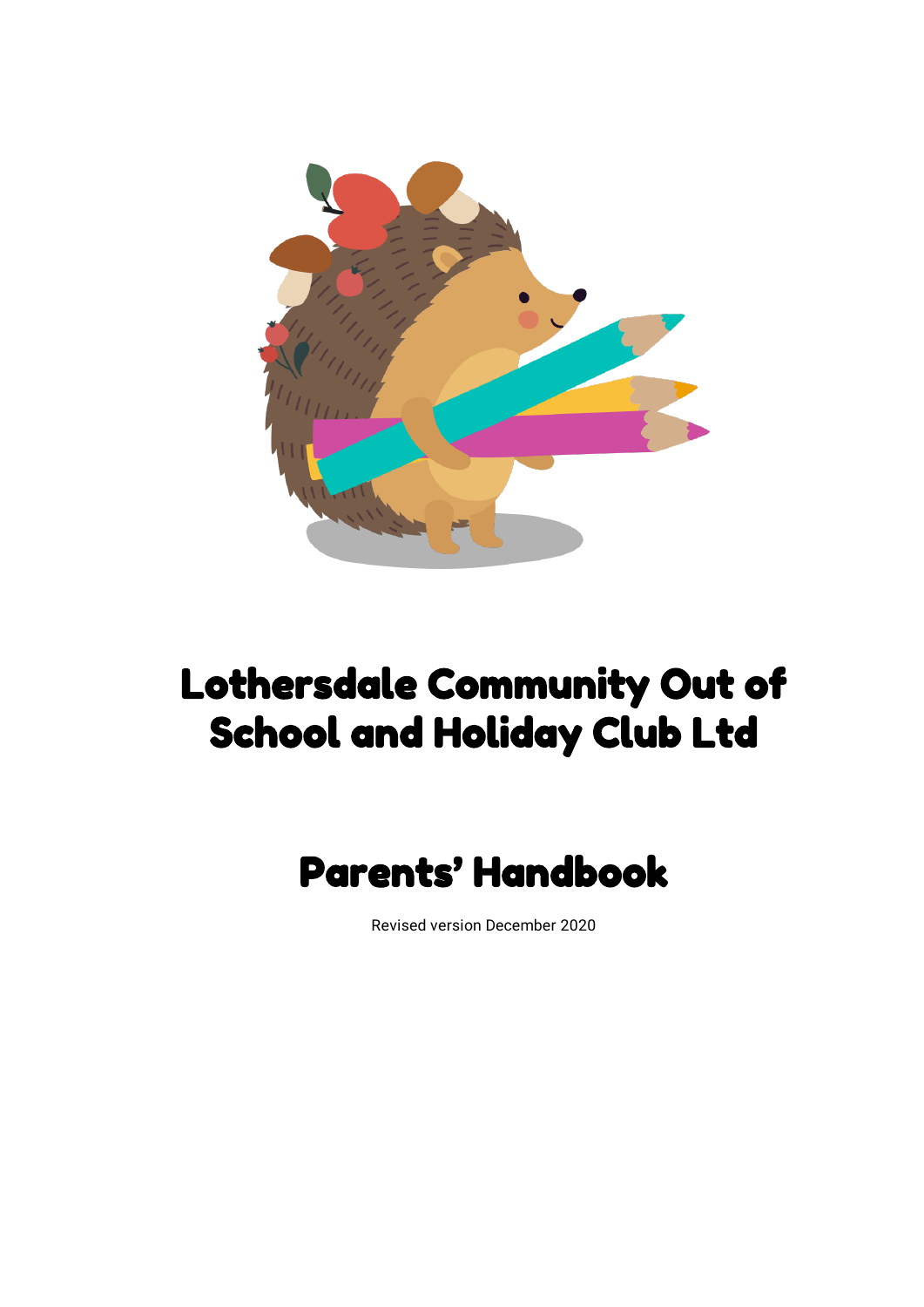# ABOUT THE CLUB

We are a non-profit-making organisation and we offer affordable, secure and enjoyable play care. Before making our way to the out of school club children who are attending line up in the playground where a register is taken before proceeding to the club house. After being collected from School a quick register is taken again to ensure everyone who should be there is present, and then the children can get on with whatever they choose. We aim to provide children with a range of play activities which they can choose for themselves, and the opportunity to relax and be with friends out of school.

The club is open to all children who attend full-time primary education at Lothersdale Community Primary School and to those children in the first years at secondary school. We welcome applicants for places from any area and work on a first come first served basis. The Holiday Club welcomes applicants from North Yorkshire, West Yorkshire and Lancashire.

Lothersdale Community Out of School and Holiday Club is located next to the village primary school and opposite an attractive park. We are registered to provide childcare for up to 30 children of primary school age. The out of school club is open from 7:30 until 9am each weekday morning and from 3:15 until 6pm each weekday evening, during term time, we also provide as short afternoon session from 3:15- 4:30. The holiday club provides childcare during holidays from 8am – 6pm. We do not open during the Christmas holidays and only the first four weeks during the summer holidays. We also provide our holiday club services during teacher training days. We are closed bank holidays. We are Ofsted registered.

The club house is set over two floors upstairs being only accessible to children over eight years old or all children when carrying out certain supervised activities. We have access to outdoor play at all times. The outside area is largely tarmac providing space for ball games, den making, creative play and a wide range of other activities including a wooden playhouse. The front door is locked at all times when all the children are playing inside; there is a door bell to ring to attract our attention. We take advantage of the park opposite the club house as often as we can, usually during the summer months.

#### Aims

The club aims to provide a safe, secure and relaxed environment for the children in our care. We endeavour to provide an atmosphere and activities similar to those found within the home.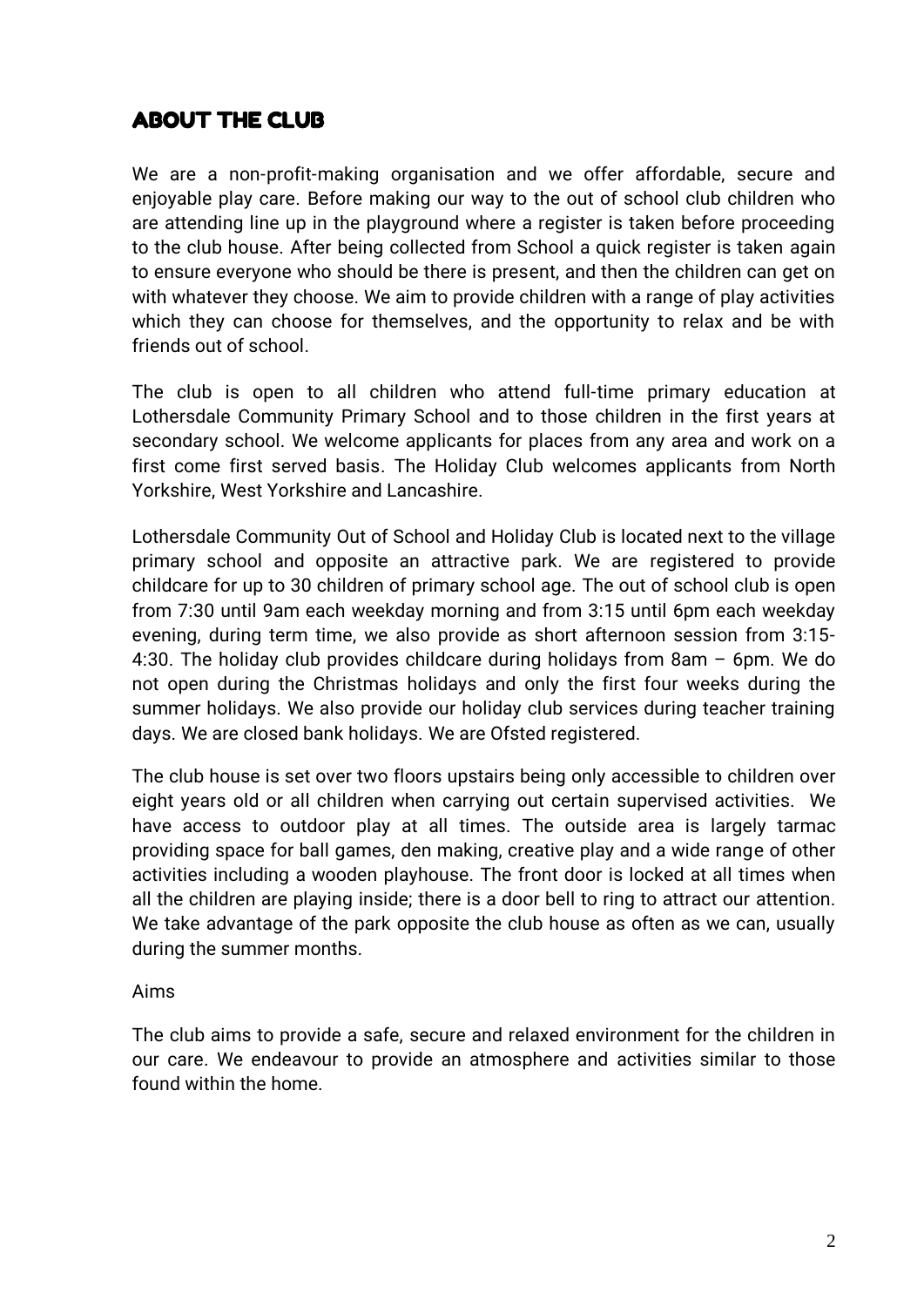## What we offer

We offer a wide range of activities, craft, board games, reading, imaginary play, construction, sport and much more. During their time at the club children choose activities that suit them best. We promote independence, by encouraging the children to clear away after themselves.

We provide a light tea for children attending both the out of school and holiday clubs. We also provide breakfast at the morning sessions of the out of school club which is included in the price. We use fresh locally sourced ingredients where possible and follow statutory guidelines. Fresh drinking water is available at all times. Individual dietary requirements and parental preferences are met wherever possible. We recognise the importance of healthy nutrition for children delivered in a calm, friendly setting.

#### **Staffing**

Out of School Club is staffed by a manager, deputy manager, and three play workers. In addition we may sometimes have students taking part in the Duke of Edinburgh scheme who wish to come along and offer play support, they are never made responsible for the care of the children. The aim is to provide a smooth transition between school and club. All our staff have significant experience of working with children, and comply with EYFS requirements for registered childcare. Staff are expected to undertake professional development training. All staff members are checked through the Disclosure and Barring Service.

#### **Organisation**

Lothersdale Community Out of School and Holiday Club is run as a limited company, employing five staff members. We maintain a close working relationship with Lothersdale Community Primary School in order to ensure continuity of care.

#### Policies and procedures

The club operates under a number of policies and procedures, copies of which are held at the club, and are available at your request.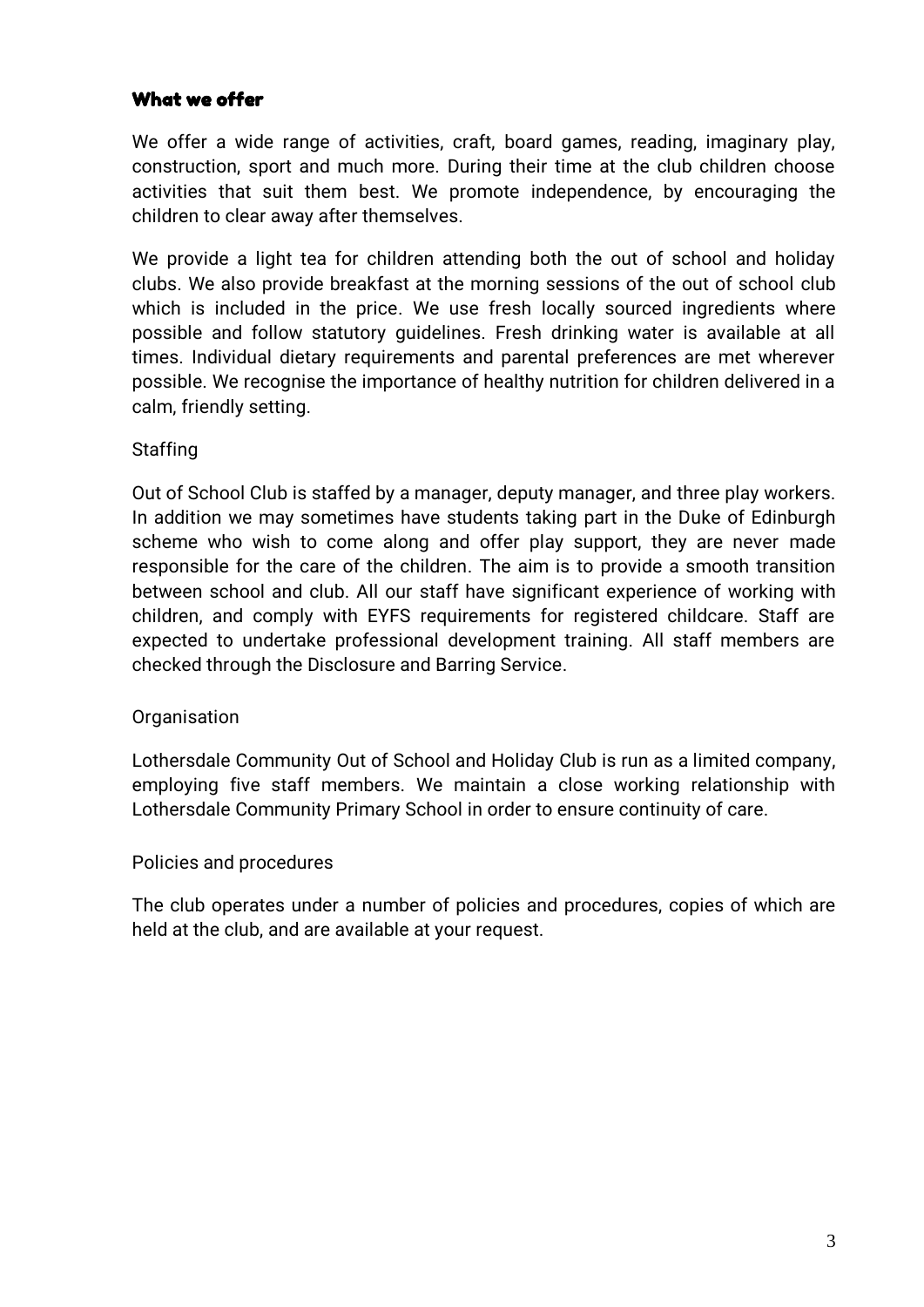# TERMS AND CONDITIONS

## Admission

It is our intention to make Lothersdale Community Out of School and Holiday Club Ltd accessible to children and families from all sections of our local community. Admission to the club is organised by the Manager and a waiting list system may be implemented when the need arises. The waiting list will be operated on a first come-first served basis, with the exception of siblings who will have priority for the same day(s) as a sibling already attending.

A completed registration form is required for each child attending. This form contains information concerning your child and is confidential.

Places will be kept open for children each year unless instructed by parents/carers.

## Payment of fees

The current fees are £5.50 per child per morning session, which includes breakfast, £9.00 for an afternoon session at the out of school club and a short session  $3.15 -$ 4.30pm is £4.50. Sessions for the holiday club are £25 per day, half day 8-1 or 1-6, £15 per session. Fees are payable in advance by cash, cheque, standing order or BACs. Cheques should be made payable to "Lothersdale Community Out of School Club Ltd" or 'LCOOSC'.

Bank holidays will not be charged for. We do charge a late pick up fee for each child.

Non-payment of fees after the  $20<sup>th</sup>$  of each month will result in a late payment charge of £20 and possibly your place being terminated.

Lothersdale Community Out of School and Holiday Club aims to keep fees to a minimum, whilst still raising enough income to cover our running costs. Please ensure fees are paid promptly.

If you are having difficulty paying fees, please speak in confidence to the Manager.

• Permanent place:

Once booked, if a child does not attend for any reason, you will still be charged for this place. If you wish to cancel the place altogether, one month's notice in writing is required. This also applies for the holiday club bookings, once booked the session must be paid for whether the child attends or not.

• Temporary booking:

We will accept temporary or occasional bookings as long as there are places available. If a temporary place has been booked and is no longer required, the club must be given 48 hours notice. If notice is not given, the place will still be charged for.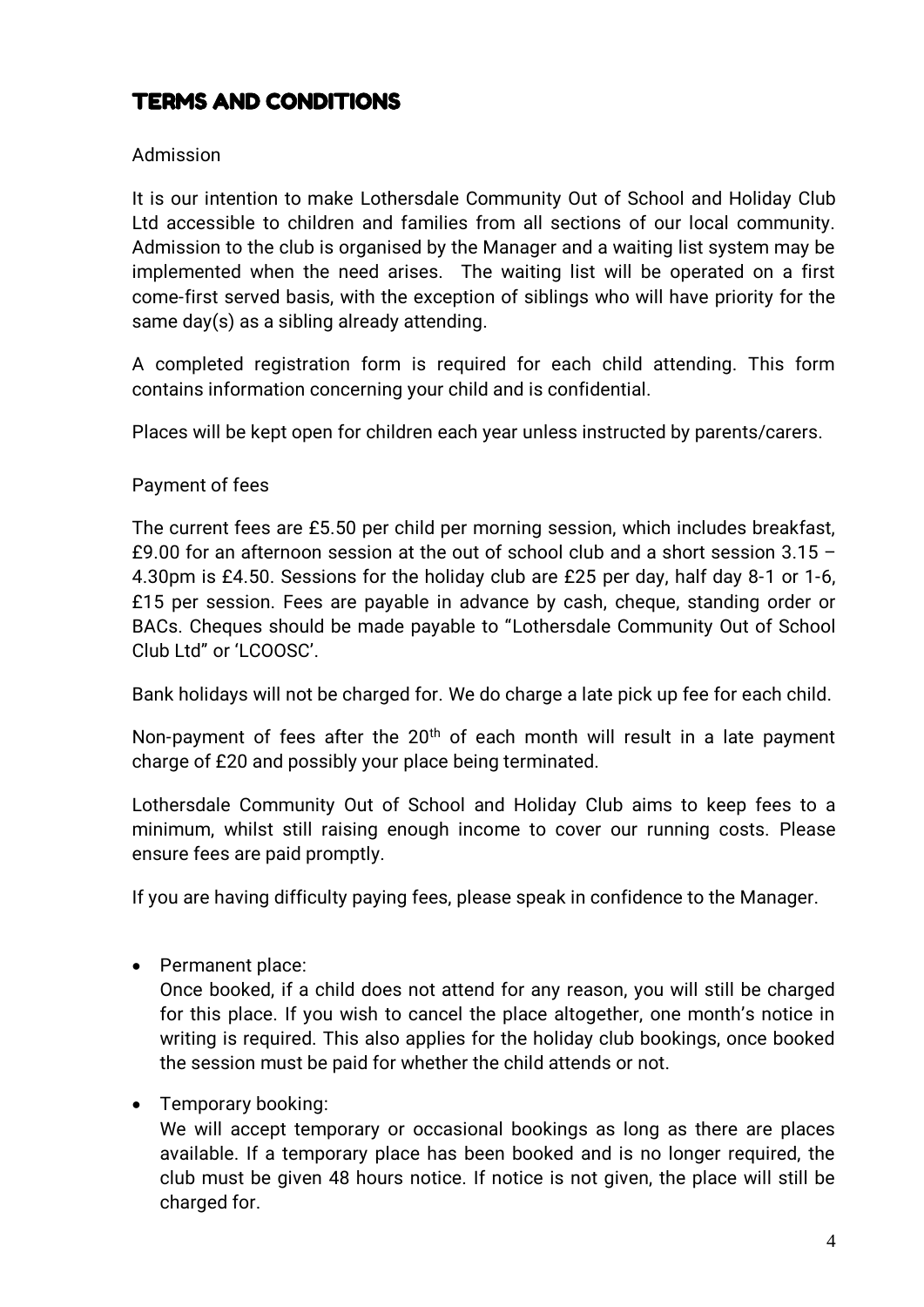We do offer a service for parents who may be late for picking up their child from school, have appointments or need use us once in a blue moon, depending on availability.

#### Absenteeism

Please remember that we need to know if your child (or children) will not be attending Out of School Club for any reason. Even if you have informed your child's school, we still need to know.

If you know in advance of any days when your child/children will not be attending during the following week, please try to let the manager know as soon as possible. In cases of illness or emergency when notice cannot be given, please call as soon as you can. Contact details can be found at the end of this handbook.

#### Induction

The child and parents/carers will be invited to come and see the club before the child's first day. Early in each child's first attendance a short time will be set aside for an "induction" period. During this period a member of staff will outline the club's rules and routines (including meal times, collection and the hand cleaning procedure).

Another child will usually be allocated to act as the new child's buddy for the first few sessions.

Feel free to phone up and enquire about your child's progress, this will give you peace of mind if you are worried.

#### Arrival and departure

Children are collected from school. The children line up in the playground where they will be supervised by at least two members of the out of school staff, a register is taken before the children are escorted to the club house. A register is taken each afternoon where the children are signed in and signed out by their parent on departure. After activities at school their teacher will bring them to the out of school club for their tea and the rest of their long session.

A copy of our Arrivals and Departure Procedure is available from the manager, at your request.

Children should always be collected by a named adult. In exceptional circumstances when it is not possible for your child to be collected by a named person, a description of the person collecting your child and their name is required.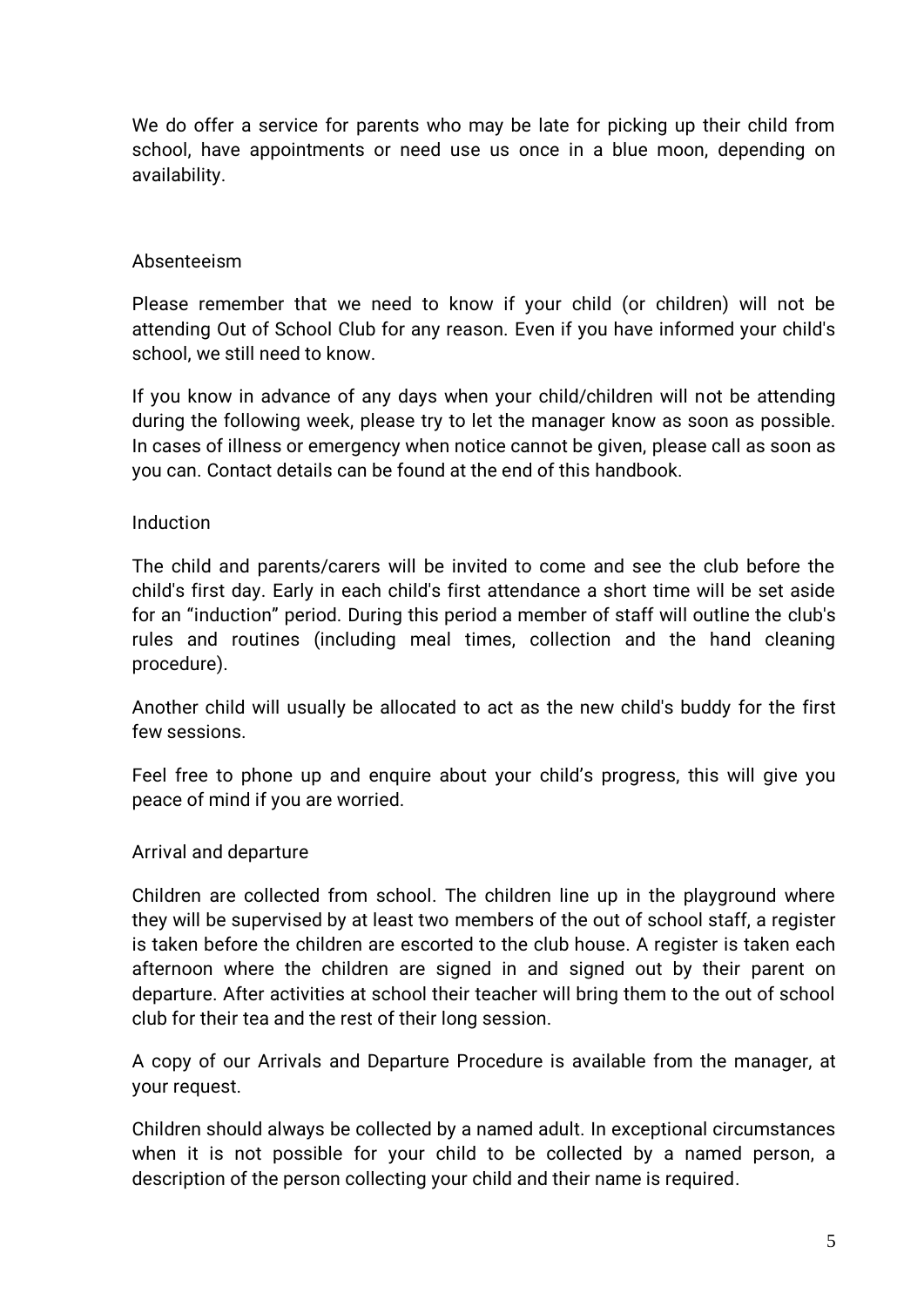The club closes at 6pm, if you are delayed for whatever reason please telephone the club to let us know. A late payment fee of £5 per every 5 minutes late will be charged for each child. If a child booked in for a short afternoon session (without tea) and they stay beyond 4:30 they will then be charged for a full afternoon, £9.

Two staff members will stay with the child until a parent/carer returns or until placed in the care of the Social Care team arrives.

# Child Protection

We intend to create an environment in which children are safe from abuse and in which any suspicion of abuse is promptly and appropriately responded to. We aim to comply with local and national child protection procedures and ensure that all staff are appropriately trained.

## Equal Opportunities

Lothersdale Community Out of School and Holiday Club Ltd is committed to equal opportunities as stated in its equal opportunities policy. Strategies used to realise this goal include:

- Premises used by the club provide a high level of accessibility to the community at large.
- Menus include sufficient variability to provide for the cultural mix of the club's children.

## Special Needs

Lothersdale Community Out of School and Holiday Club will make every effort to accommodate and welcome any child with special needs. We will work in liaison with parents/carers and relevant professionals to meet the child's specific needs.

We will endeavour to accommodate all children of all ability, whilst working within the club's limitations. Each case will be assessed individually and risk assessed to ensure everyone's safety.

## **Medication**

Please let the manager/deputy know if your child is taking prescribed medicine. Please speak to the manager/deputy if medication needs to be administered during club time.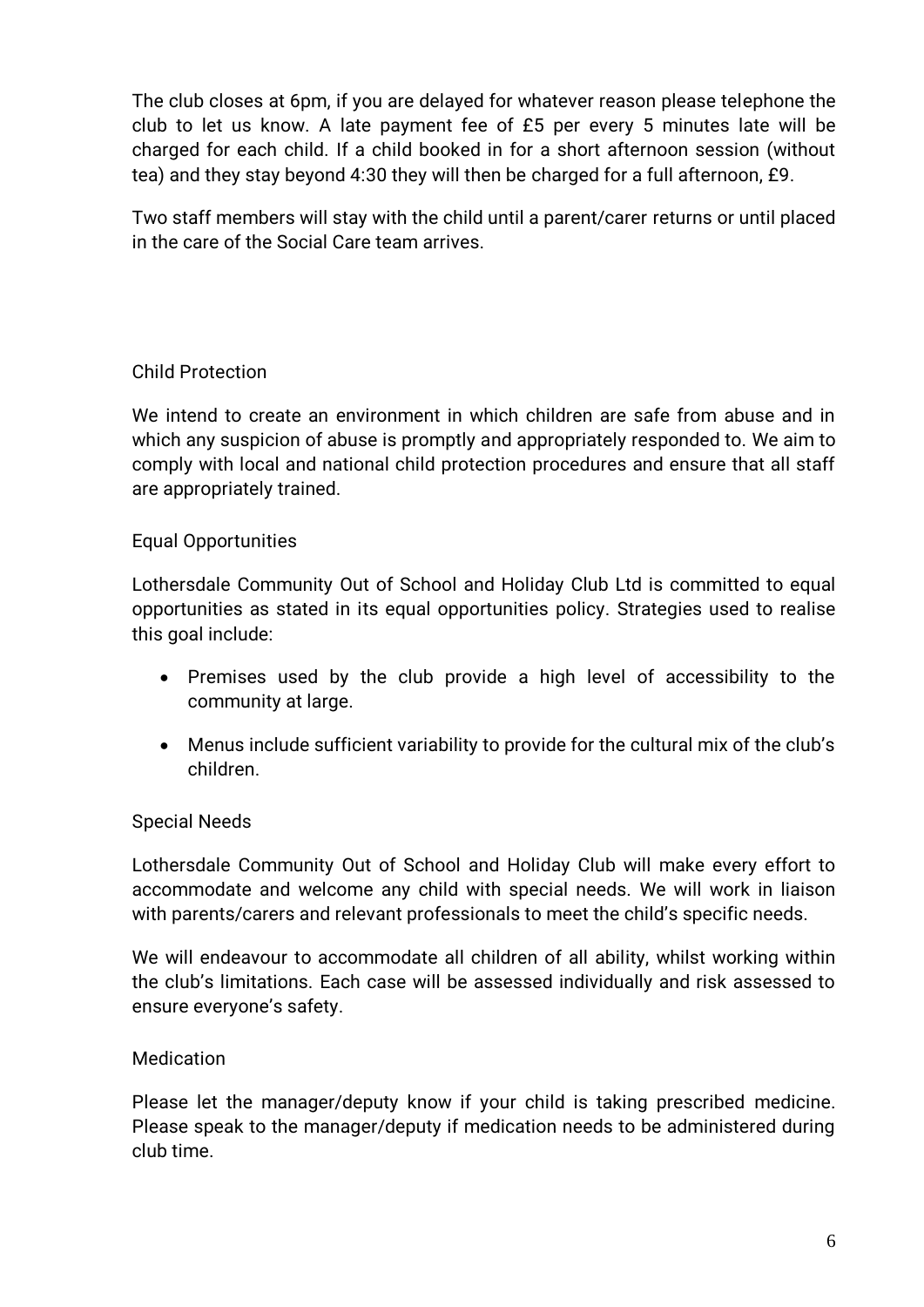## Complaints Procedure

Lothersdale Community Out of School and Holiday Club is run for the users. We value your opinions. If you have any queries, comments or need to discuss any matters concerning your child, please feel free to speak to the Manager, or any other member of staff.

Verbal complaints will be brought to the next staff meeting for discussion and action.

All written complaints will be acknowledged within five working days of receiving the complaint and a full written response will be within a month of receipt.

A full copy of our complaints procedure and policy is available on request.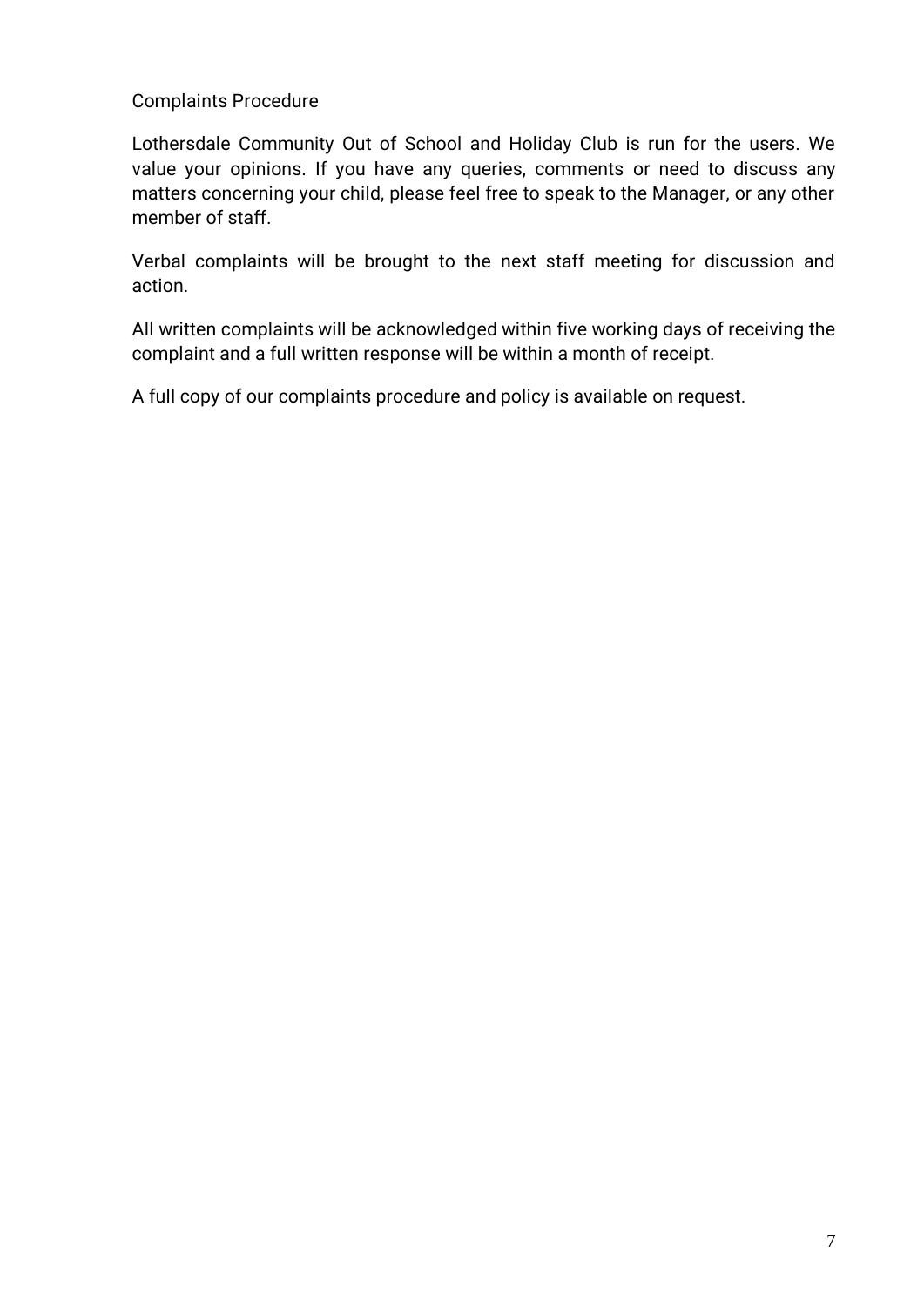# GENERAL INFORMATION

#### Behaviour

Children and staff have created rules for behaviour whilst at the club. These are displayed for children to see.

The club also operates a behaviour policy, summarised here. A full copy of this policy is available on request:

Children are expected to respect each other, staff and visitors.

Staff will encourage an atmosphere of care and consideration between all members of the club including children, staff and visitors.

Lothersdale Community Out of School and Holiday Club aims to encourage appropriate behaviour through: praise for good behaviour; emphasis on co-operative play and sharing; talking to children with the courtesy that we expect from them and engaging children in activities

Lothersdale Community Out of School and Holiday Club will not tolerate from any parent or child: bullying; aggressive, confrontational or threatening behaviour; or behaviour intended to result in conflict.

The club has procedures for dealing with unacceptable behaviour. In the case of violence or behaviour that poses an immediate danger a child is required to be collected directly; as an ultimate sanction, the child may be excluded from the club. Lothersdale Community Out of School and Holiday Club recognises that poor behaviour can occur from time to time for reasons that are not always evident, or as a result of special needs. It will strive to be flexible in order to accommodate such cases.

We accept no responsibility for the loss or damage to personal item.

Illness

We are unable to care for children who are unwell.

Please inform the manager/deputy of any infectious illness your child contracts. If your child has had sickness or diarrhoea please do not send him/her to the club for 48 hours after the illness has ceased.

#### Accidents and First Aid

Every precaution is taken to ensure the safety of the children at all times and the club is fully insured. All of our staff are trained in first aid and a first aid kit is kept on the premises. We operate an accident procedure and fire drills are carried out regularly.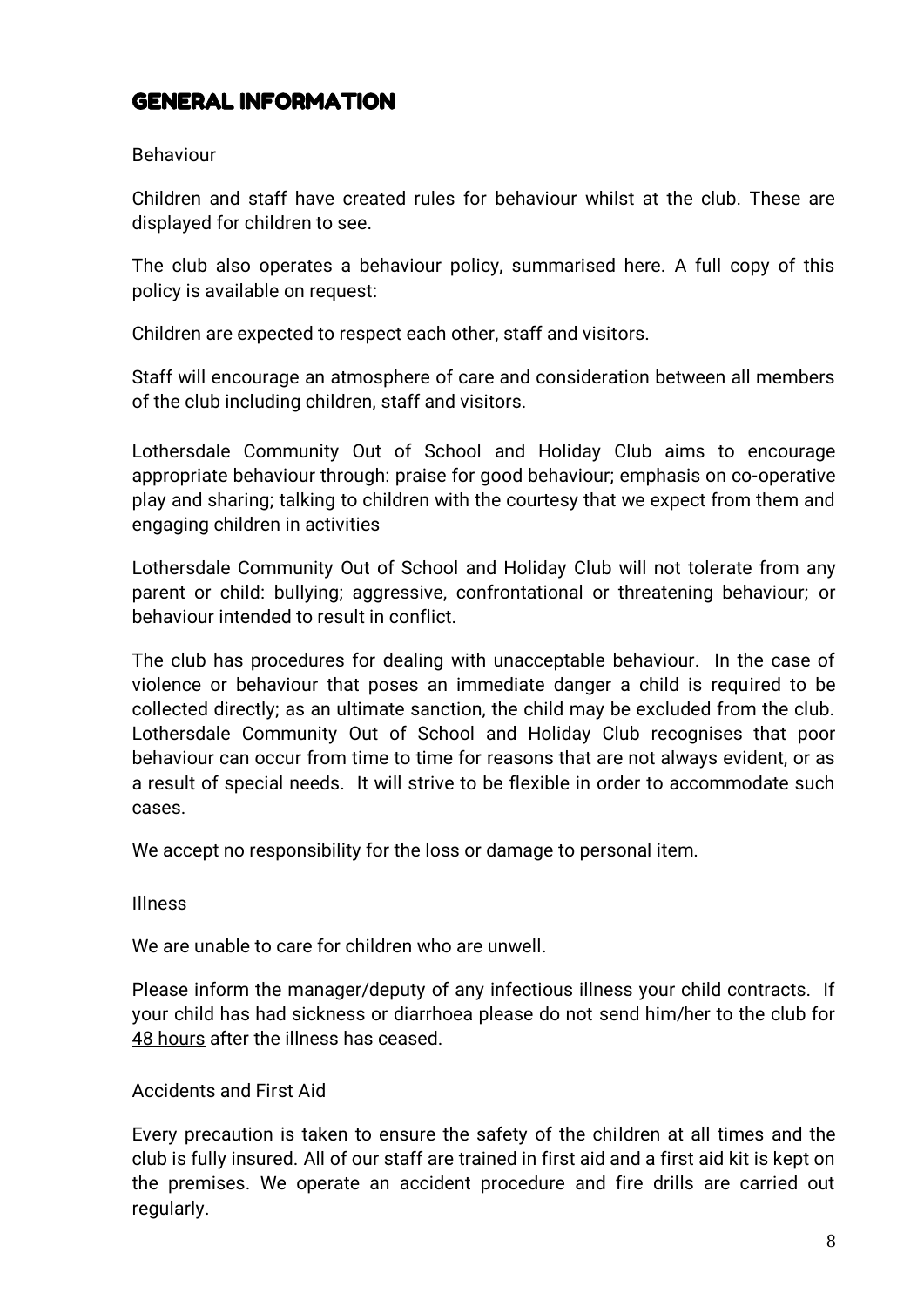# PLEDGE TO PARENTS/CARERS

We value our relationship with parents/carers and are committed to working in partnership with you to provide top quality play and care for your children. We will:

- Welcome you at all times to discuss our work, have a chat or take part in our activities.
- Keep you informed of opening times, fees and charges, programmes of activities, menus, and procedures.
- Be consistent and reliable to enable you to plan with confidence and peace of mind.
- Share and discuss your child's achievements, experiences, progress, and friendships.
- Ask your permission for outings and special events.
- Listen to your views and concerns to ensure that we continue to meet your needs.